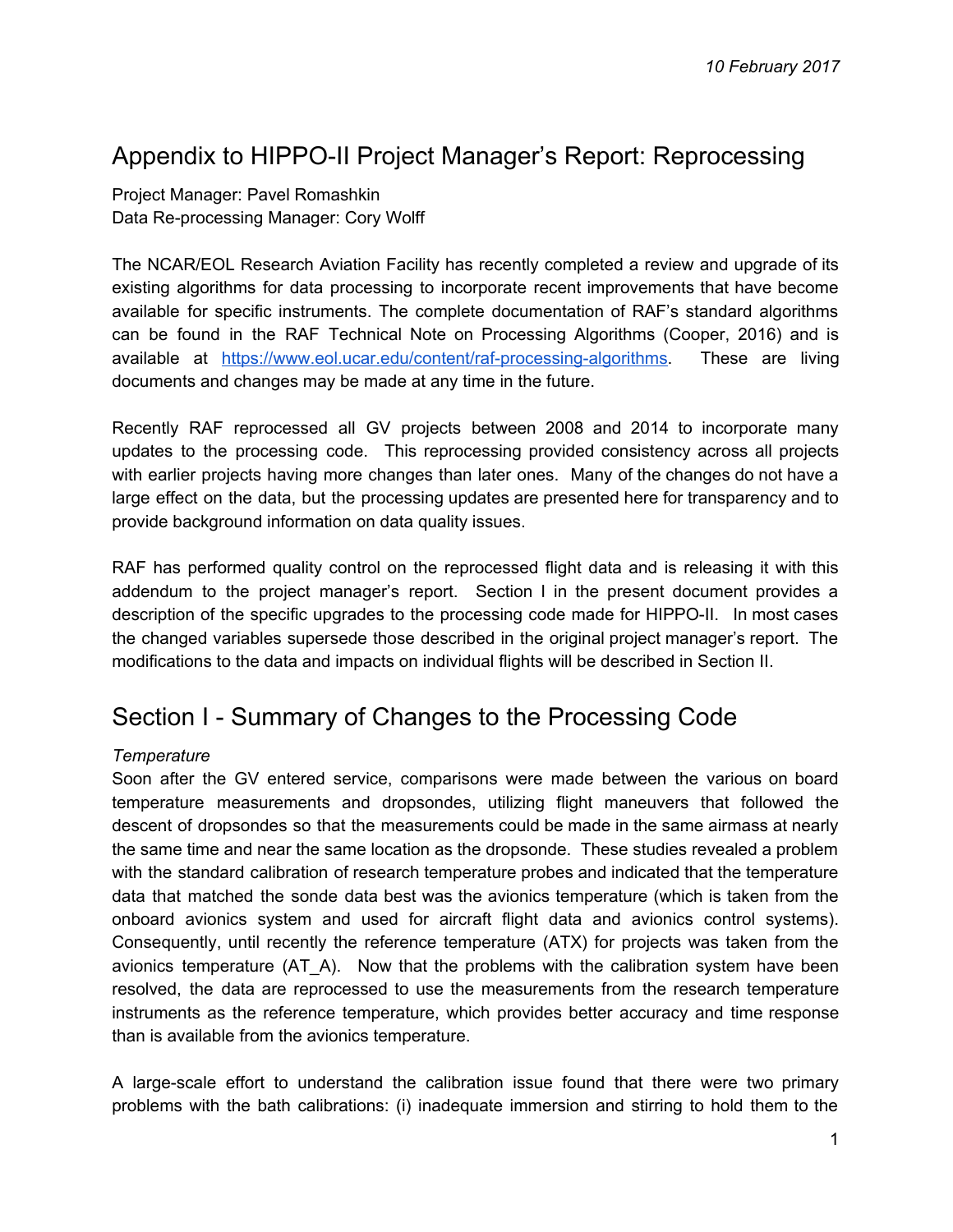bath temperature at the low end of the calibration range, followed by heat conducted from the room to the sensor through the mounting stem, and (ii) the ability to now have calibration data at much colder temperatures than what was possible earlier. This combination of factors biased the results at cold temperatures by an amount that varied from calibration to calibration. This became an issue because of the lower temperatures sampled by the GV compared with the C-130, for which the bath calibration techniques were adequate. Re-calibration of the sensors using the bath chamber at EOL's In-situ Sensing Facility (ISF) resolved the bath calibration problem and this calibration data is now applied to projects where the avionics temperature was previously used as a reference.

Variable names for the measurements have also changed. Historically, variables like TTHR1 denoted the direct measurement from the sensors and was referred to as the total temperature. This direct measurement is more accurately known as the recovery temperature so all 'TT' prefixes have been changed to 'RT'. The reason is that air flowing towards the surface of the sensing element may not be decelerated to 0 m/s (which would give the total temperature) but only to a very low air speed (which gives the recovery temperature). Additionally, names have been simplified by removing some of the letters formerly used to denote location so that the variables for the (up to) four heated sensors are RTH1, RTH2, RTH3, and RTH4. The associated ambient temperature variables are ATH1, ATH2, ATH3, and ATH4. RTF1 and ATF1 are used for the recovery and ambient temperatures from the unheated (fast-response) sensors.

#### *Dewpoint Sensor Cavity Pressure*

After pressure sensors were installed in the housings for the dew-point sensors, it became evident that the pressure in those housings differed significantly from ambient pressure and that this led to errors in the reported dew-point measurements. A parameterized representation of the pressure in the housing was developed that is now applied and corrects the measurements.

#### *Humidity Variables*

Vapor-pressure calculations are now based on the Murphy and Koop (2005) formulas, which have updated previous methods to improve the calculation of vapor pressure at very cold temperatures. New equations for the equilibrium vapor pressure over a plane water surface and over a plane ice surface have been added, resulting in more accurate humidity measurements.

There have also been some changes to the variable names and to the meaning of some variables. The water vapor pressure variables (EWX, EW\_DPR, EW\_VXL, etc.) are the partial pressures of water vapor, and the dewpoint variables (DP\_DPL, DP\_DPR, DP\_VXL, etc) are the dewpoint temperatures at which the ambient water vapor pressure would be in equilibrium with a plane water surface in the absence of dry air (i.e., without the "enhancement factor" that affects sensors measuring the dewpoint or frostpoint). As a result, the dewpoint variables differ slightly from the recorded mirror temperatures (MIRRTMP\_DPR, MIRRTMP\_DPL). In addition, corrections are made for the difference in pressure in the dewpoint sensor housing vs ambient pressure (see above), using either direct measurements of the pressure in the housing or, for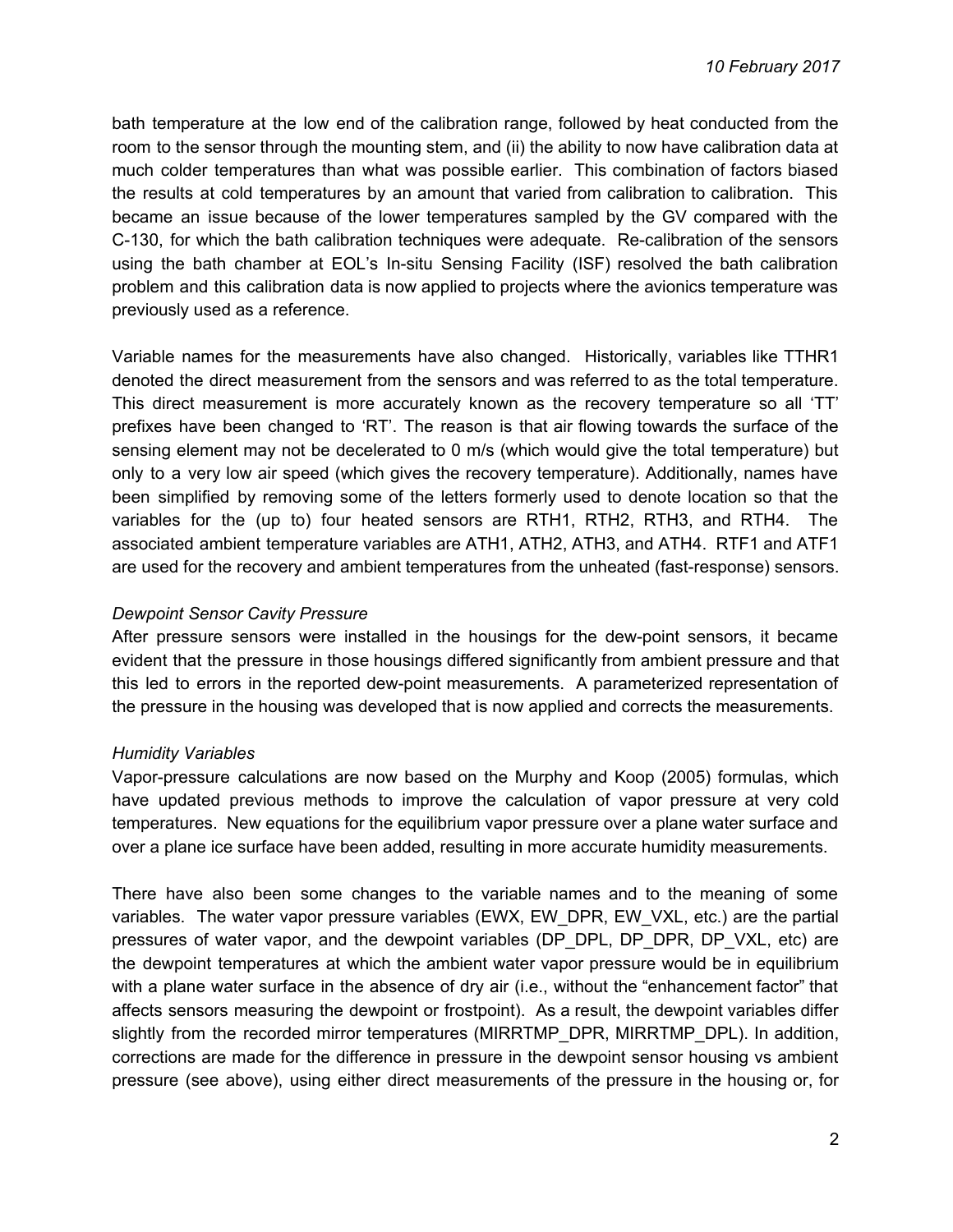projects before there was a direct measurement of pressure, an empirical representation of the housing pressure based on later projects where the measurement was available.

#### *King Liquid Water Content*

The method for calculating LWC from the King Probe has been revised to include a variety of corrections. The formulas used for the thermal conductivity of air and for relating the Nusselt number to the Reynolds number for heat transfer when out of cloud have been updated. The boiling point of water is now dependent on the pressure and the latent heat of vaporization is now dependent on temperature. Finally, the filtering to give zero LWC values in clear air have been updated, which is especially important for the GV. All of these changes have resulted in a more accurate LWC measurement (PLWCC).

#### *Pressure Corrections*

The Laser Air Motion Sensor (LAMS) presented an opportunity to determine the "static defect" (or difference between the true ambient pressure and that delivered by the static-button pressure ports) with reduced uncertainty. The key assumption was that the measurement of dynamic pressure obtained by comparing the pressure at a pitot tube to that at the static buttons is in error primarily because of the error at the static buttons. If that is the case, a prediction of the true dynamic pressure calculated from the LAMS-based airspeed can be used to determine the error in the measured dynamic pressure, and that error (with reversed sign) is also the static defect (Cooper et al, 2014). A parameterized representation of the correction was developed for projects in which LAMS was not involved (which is almost all of them) and is applied to the pressure measurements. This allows for better determination of the longitudinal component of airspeed and a reduction in the uncertainty of wind measurements.

#### *Vertical Winds*

Adjustments have been made to the sensitivity coefficients that relate pressure measurements on the radome and at the entrance to a pitot tube to the angle of attack that is used to calculate the vertical wind. An effort was made to find project-wide sensitivity coefficients that produced reasonable measurements of vertical wind for all flights, but for some projects that was not possible and some special steps were taken.

An additional issue pertains to the variable WI, which historically has been based on vertical speed (VSPD) from the INS. In the INS itself, this variable is updated to the pressure altitude, so in a baroclinic atmosphere there are false vertical motions in this variable that don't represent real changes in geometric altitude. For that reason, we have now changed to use of VSPD from the GPS receiver. However, if the GPS information is missing, that leads to WIC missing. A new variable "WIR" is included for these times. WIR uses ROC (rate of climb), which is based on VSPD with a correction for the difference between pressure and geometric altitude. It is usually in good agreement with WIC when both are available.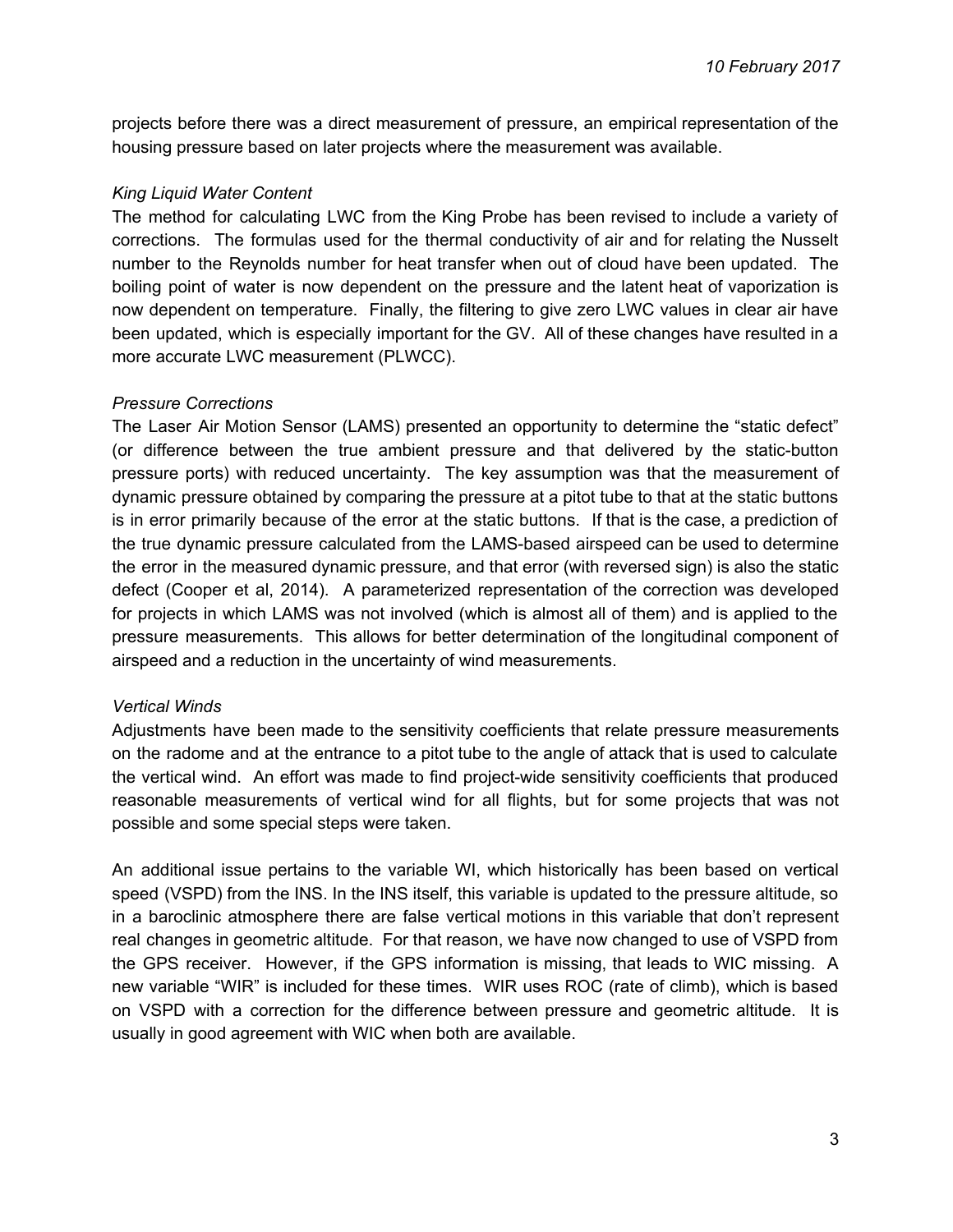#### *Attack Angle*

The ATTACK variable has been updated with revised coefficients for its calculation from the radome pressure-port measurements.

#### *Humidity Mach Number and True Air Speed*

Moist-air properties are used to calculate the Mach number and subsequent true airspeed (TAS), resulting in more accurate values. MACHF and TASF now represent the humidity adjusted speeds. The old, dry air calculation is represented by TASDRY. MACHX is set to MACHF and TASX is set to TASF.

#### *Pressure Altitude*

The formula used to calculate the pressure altitude (PALT) was updated to use the International Standard Atmosphere. The resulting changes in PALT are at most +/- 5 m but are now consistent with international aviation standards.

#### *Equivalent Potential Temperature, Virtual Temperature, and Virtual Potential Temperature*

The previous formulation of equivalent potential temperature (THETAE), based on a formula from Bolton, has been replaced by a new formulation by Davies-Jones that is more accurate. Derived variables for wet-equivalent potential temperature have also been added. The new variables are named THETAP and THETAQ for, respectively, the pseudoadiabatic equivalent potential temperature and the wet-equivalent potential temperature. If no measurement of liquid water content is available, then THETAQ is not included.

#### *VCSEL Humidity*

A comprehensive re-calibration of the VCSEL hygrometer over the entire range of water vapor mixing ratio, sample temperature, sample pressure, and laser intensity has been completed. New equations for the three operational modes (1 - 200 ppm, 80 - 3000 ppm, and > 2500 ppm water vapor) were generated which modify the mixing ratio based on the raw measured mixing ratio along with the sample pressure, temperature, and laser intensity. The new calibration improved the overall agreement between the VCSEL and the chilled mirror hygrometers and other humidity-sensing instruments. It also improved the continuity of the reported humidity through mode changes. This resulted in a few percent increase in mixing ratio values in the high humidity mixing ratio mode, a decrease of around 10% in the mid-range mode, and a decrease of around 20% in the low mixing ratio mode. The new calibration is expected to be accurate to 5%, but there is some indication from intercomparisons that for mixing ratios below 50 ppm, the reported VCSEL mixing ratio may be about 10% low.

#### *UHSAS Aerosol Particles*

In the UHSAS data processing, the raw sample flow measurement is adjusted to a "corrected" value to determine an equivalent ambient sample volume for the calculation of ambient particle concentration. This correction algorithm had presumed the output of the flow controller to be a *mass flow* measurement requiring correction to standard conditions in order to determine the actual volumetric flow. In fact, the flow controller both controls and reports *volumetric* flow at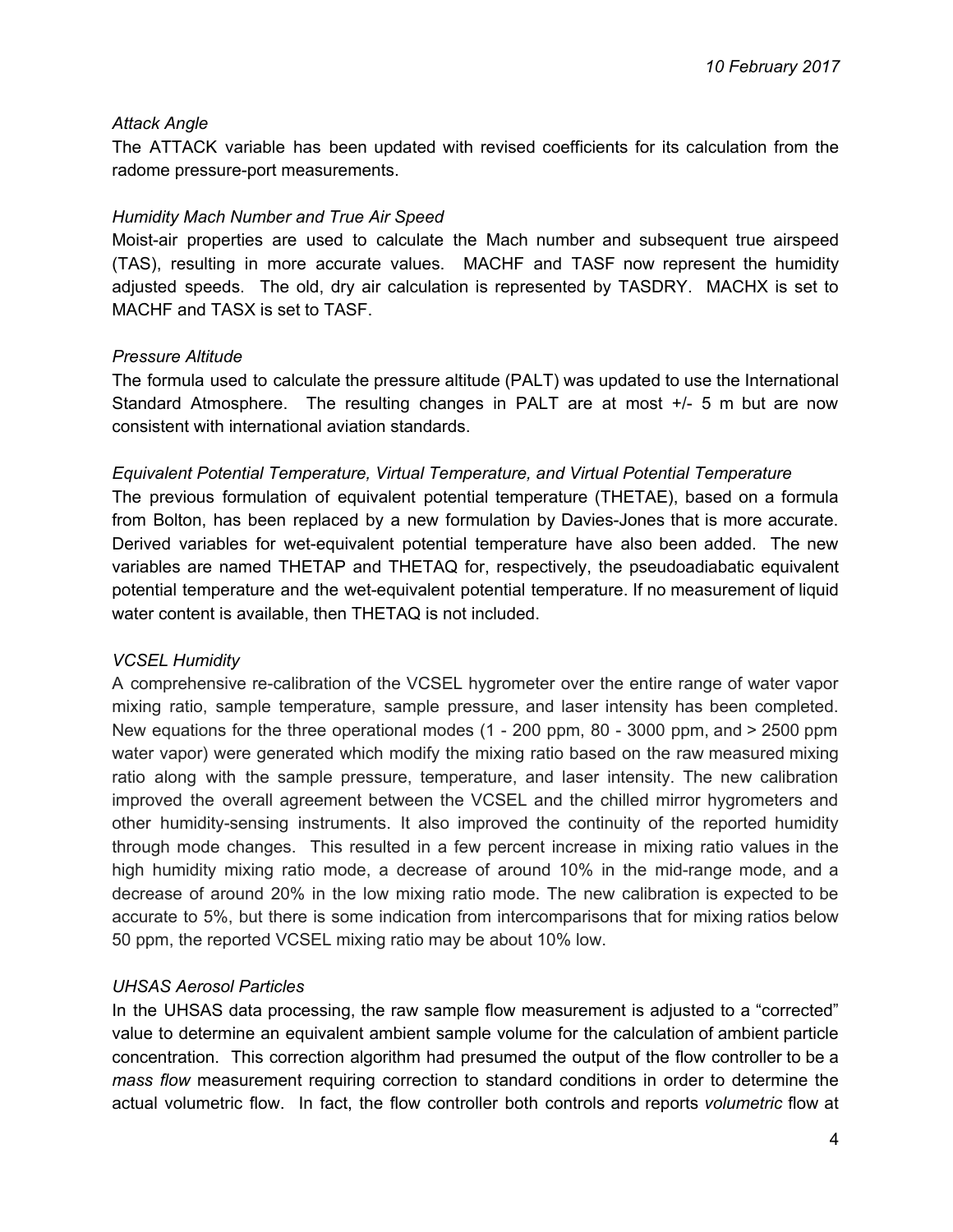laser conditions, so the existing adjustment to standard conditions introduced an error that scales roughly with ambient pressure. A new algorithm for calculating the correct flow was developed and results in new concentrations that are roughly unchanged at sea level but are increasingly larger at altitude.

#### *Height Above Terrain*

Two variables have been added to the data files. SFC\_SRTM represents the height of the terrain under the coordinates of the flight track of the research aircraft. ALTG\_SRTM represents the aircraft's altitude above ground along the flight track. Both variables are in meters above the WGS84/EGM96 geoid. Terrain height is determined using data from the Shuttle Radar Topography Mission (SRTM) of 2000, which mapped the altitude of the Earth's surface from 56S to 60N latitude with resolution of 3 arcsec or about 90 m at the equator. For the US and territories, the resolution is 1 arcsec or about 30 m. The measurement uncertainty is about 9 m at 90% confidence, but there are some biases. The SAR-radar technique did not penetrate fully through vegetation and so might reflect the top of the vegetation canopy or some level intermediate between the canopy and the surface. The radar also penetrated a few meters into snow and so measured a height between the snow cover and the terrain (as measured in Feb. 2000). There are also some gaps, especially in mountainous areas.

When there is no terrain but only ocean, terrain height has been set to zero. Remaining missing-value regions after interpolation to fill small gaps are mostly over ocean and are replaced by zeros as well.

#### *2D Probe Processing*

A new algorithm has been used to process the data from the 2D probes (2DC and 2DP) and produce new variables in the files. The new variables are identified by the text "2D" in the names. This is followed by two more letters, a "C" or "P" for 2DC or 2DP and then an "A" or "R". "A" represents all counted particles while "R" represents only those that are identified as round. The "round particle" population is intended to represent liquid water particles. The "all particle" population follows the more traditional method of processing 2D image data, placing both round and irregularly shaped particles together into the same particle size distribution.

Particles are sized using the circle-fit method. It simply fits the smallest possible circle around a particle image and uses the diameter of that circle as the diameter of the particle. This method is used for its computational efficiency, as well as its ability to produce a clean comparison of the area of particle to the area of the circle. This area ratio is used for subsequent particle rejection, roundness detection, and may also be used for computing such parameters as fall velocity and optical extinction.

Large particles that impact on the forward surface of a probe arm can break into many pieces and then be imaged by the 2D probes. This results in an overestimate of the concentration of small particles. Since these small particles appear in clusters, the time between neighboring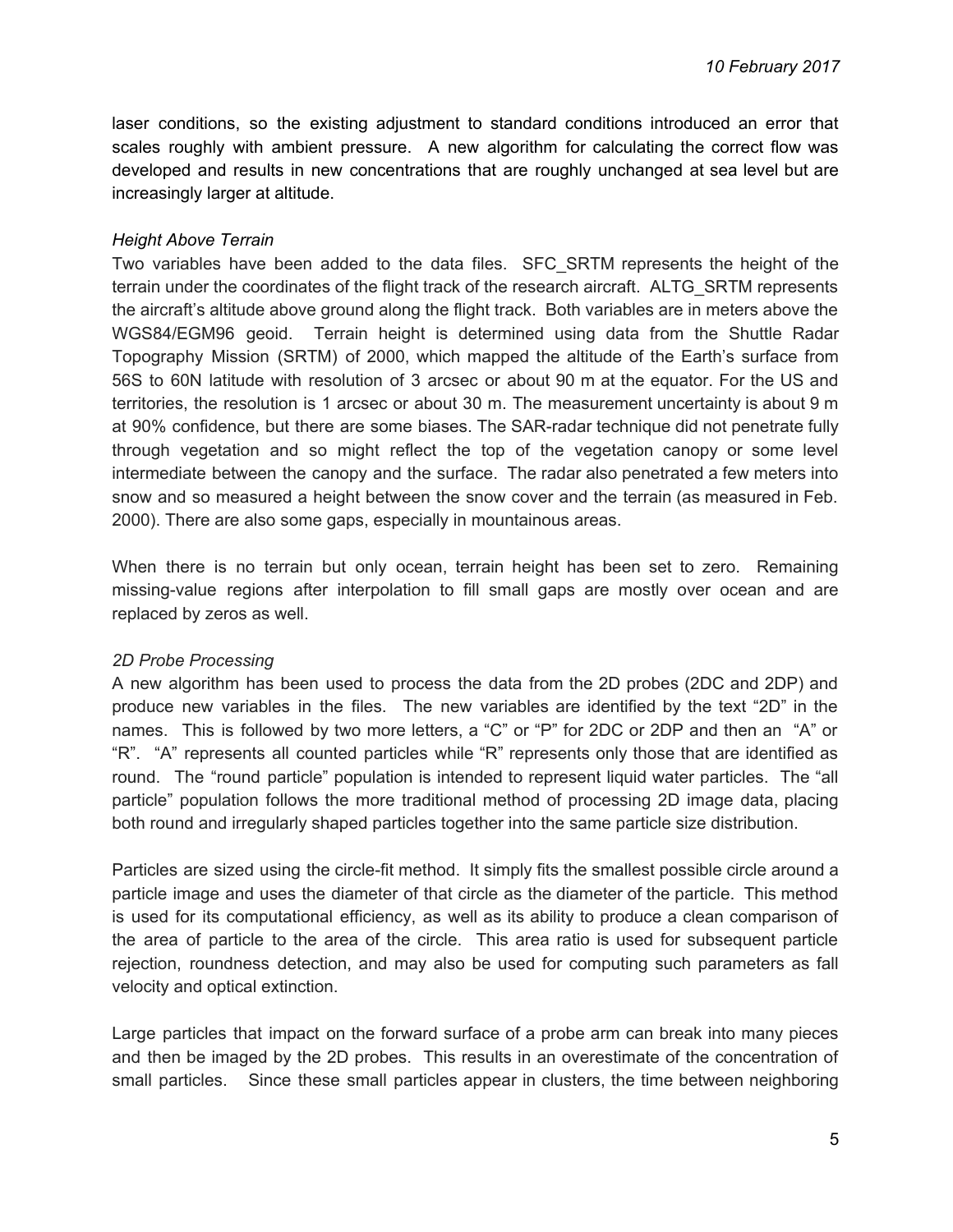particles, or interarrival time, may be used to detect suspected shattering events. The new algorithm corrects for these shattering events.

The particle rejection criteria in the software serve two purposes, to distinguish between "round" and "all" particles, and to remove image artifacts. Image artifact rejection is simply based on the ratio of the measured area of a particle (after holes are filled) to the area of the smallest circle that can enclose that particle. If this ratio falls below a certain threshold, the particle is rejected. Distinguishing between "round" and "all" particles is done in a similar manner, with the area ratio requirement raised to eliminate particles that do not meet a certain roundness.

# Section II - Project and Individual Flight Summary

The following comments apply to the entire project.

- All temperatures are based on new coefficients. ATH1 is selected as the primary temperature (ATX).
- EW VXL is the primary water vapor measurement (EWX) for all flights and feeds into the primary dewpoint measurement (DPXC).
- A low-pass filter has been applied to the vertical wind measurements and is in the files as WIF. Most flights didn't require filtering and WIC can be used as the primary vertical wind.
- All UHSAS variables have been removed at the request of the community due to poor probe performance.

Not all flights have significant changes beyond what is described above. Only the flights with large differences from the previous dataset are referenced below.

# **RF01**

DPV VXL has areas of serious supersaturation between 20:26 and 21:07 that should not be used. DP\_DPL is the better measurement for this flight.

# **RF02**

There are some supersaturations in DPV\_VXL but they are not as bad as RF01.

# **RF04**

DP\_DPL and DP\_DPR are bad for most of the flight and should not be used. Liquid water content (LWC) from the CDP is too low. The King LWC (PLWCC) should be used for these measurements.

# **RF05**

DP\_DPL and DP\_DPR are bad for most of the flight and should not be used.